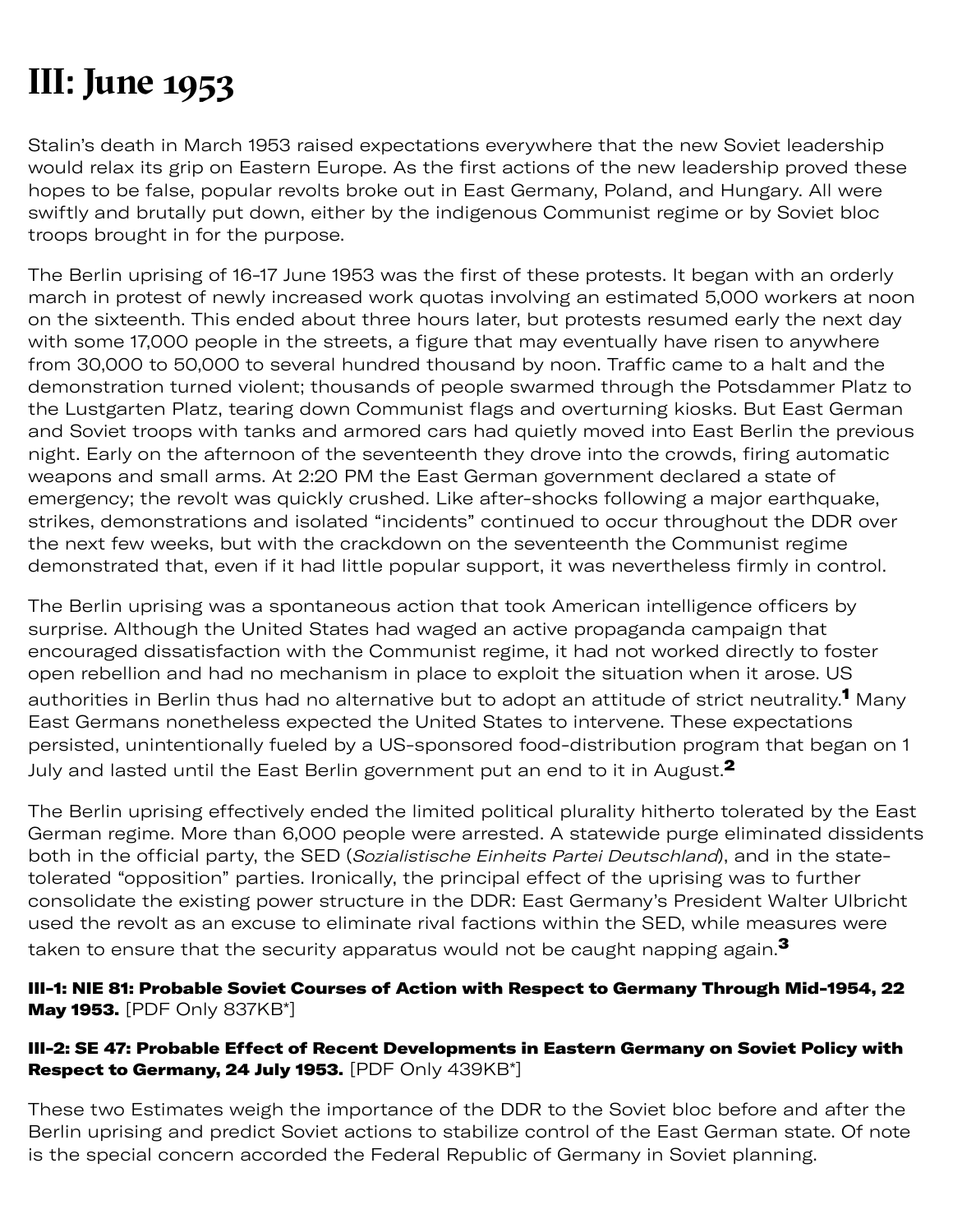## III-3: Comment on the East Berlin Uprising, 17 June 1953 (MORI No. 144301).  $[{\sf PDF~Only~287KB^*}]$

This the first full report of the uprising to be disseminated in Washington.

# III-4: Closing of Berlin Borders, 18 June 1953 (MORI No. 144211). [PDF Only 66KB\*]

The powder-keg atmosphere that remained on 18 June is reflected in this terse report of security measures taken along the inter-Berlin border.

# **Footnotes**

<sup>1</sup> On the US response to the Berlin uprising in general, see Christian Ostermann, "The United States, the East German Uprising of 1953 and the Limits of Rollback," Cold War International History Project Working Paper, No. 11 (Washington, DC: Woodrow Wilson International Center for Scholars, 1994).

**2** *Ibid.*, pp. 25-31.

<sup>3</sup> Mary Fulbrook, Anatomy of a Dictatorship: Inside the GDR, 1949-1989 (Oxford: Oxford University Press, 1995), pp. 185-187.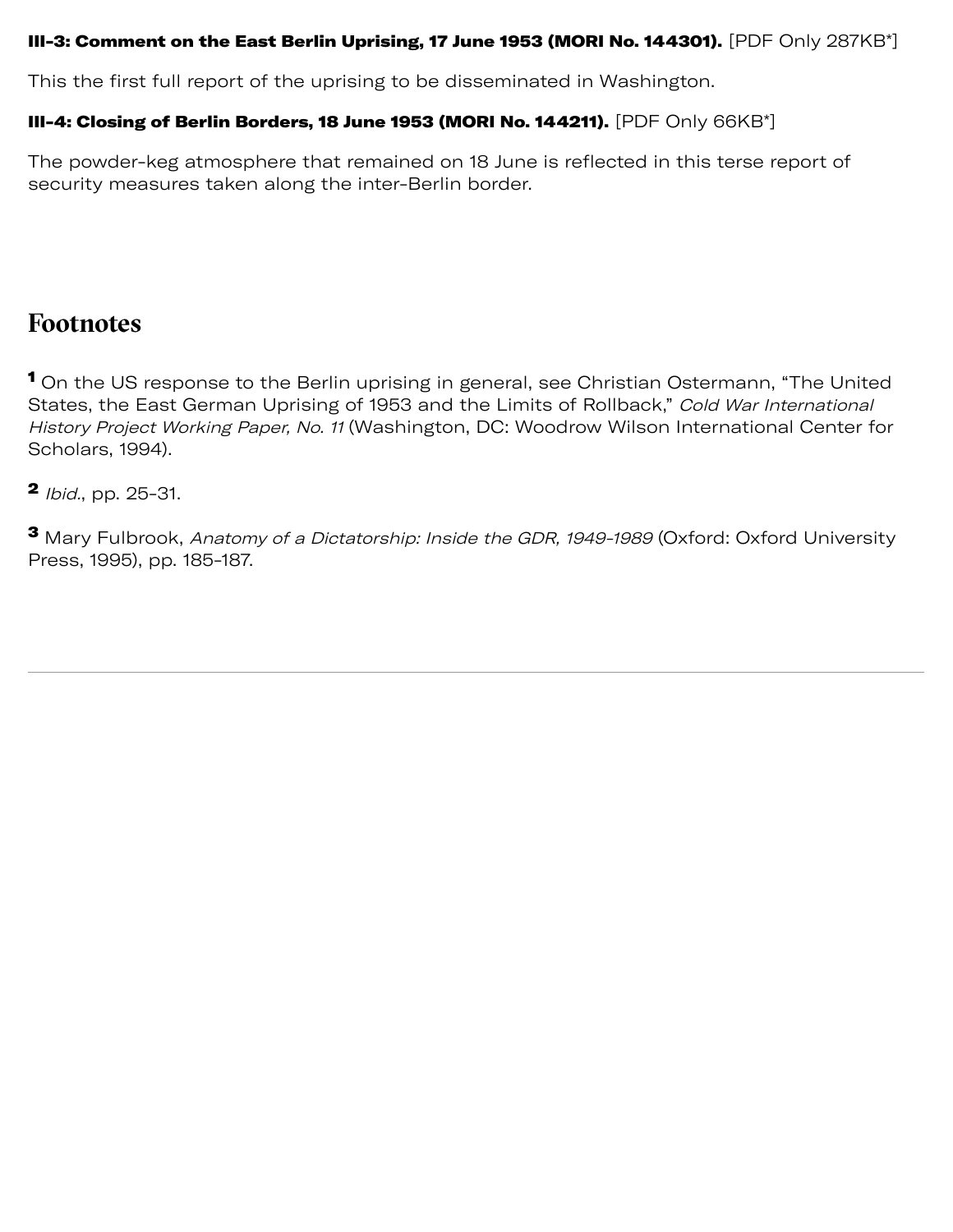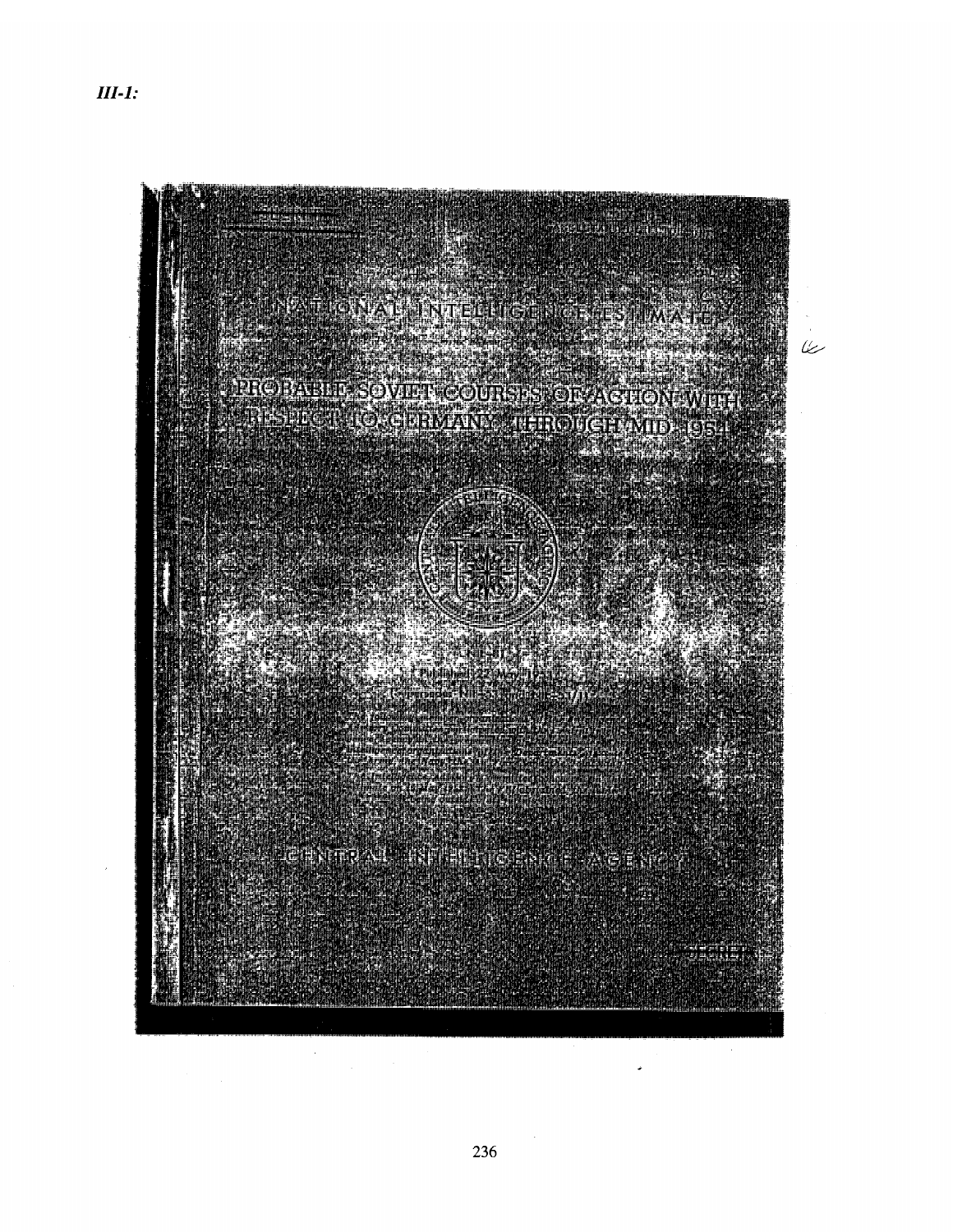# PROBABLE SOVIET COURSES OF ACTION WITH RESPECT TO GERMANY, THROUGH MID-1954

### THE PROBLEM

To estimate probable Soviet courses of action with respect to Germany, through mid-1954.

#### **ESTIMATE**

1. We believe that current Soviet "peace" tactics do not indicate any change in the ultimate Kremlin objective with respect to Germany, which is to bring the entire country under Soviet control. The Kremlin must recognize, however, that it is not in a position to advance directly toward this ultimate objective by political action because of the hostility of the overwhelming majority of Germans to Communism. It must also recognize that an attempt to impose Communist control over all Germany by force would result in general war.

2. We believe that through the period of this estimate the Kremlin will seek by political warfare to prevent or at least to retard the Western program for West German rearmament and the integration of West Germany with the West. The Soviet leaders will probably continue to believe that there is a good chance of thwarting the Western program through a political warfare campaign which plays upon Western European fear of German rearmament and upon German desire for unity. Even if the EDC is ratified and West German rearmament begins, the Kremlin will probably believe that the implementation of the EDC agreements and the rearming of West Germany will proceed slowly, and that there will continue to be opportunities to thwart the Western program. In any case, it is unlikely that by mid-1954 the rearmament of West Germany will have advanced to a point at which the Soviet leaders would regard West Germany as a serious milltary threat.

3. The Kremlin in its political warfare directed against West Germany will seek to encourage defeatism and neutralism by emphasizing Soviet military might and determination, while at the same time it will use "peace" tactics to counter rearmament sentiment. Soviet propaganda will appeal to German nationalism by exploiting anti-American themes and by seeking to aggravate Franco-German differences. Trade offers and the lure of former German markets in Eastern Europe and mainland China will be dangled before West German businessmen.

 $\alpha$ 

 $\mathbf{I}$ 

4. As part of its "peace" tactics, the Kremlin may during the period of this estimate make proposals for the establishment of a united, independent, and neutralized Germany on the basis of free all-German elections and the withdrawal of all occupation forces from Germany. However, we believe that such proposals would contain conditions which the Kremlin would intend to be unacceptable to the West, or that the Kremlin would intend to prevent the implementation of agreements embodying these proposals.

5. We believe that during the period of this estimate, the Kremlin will not give up or

ang pag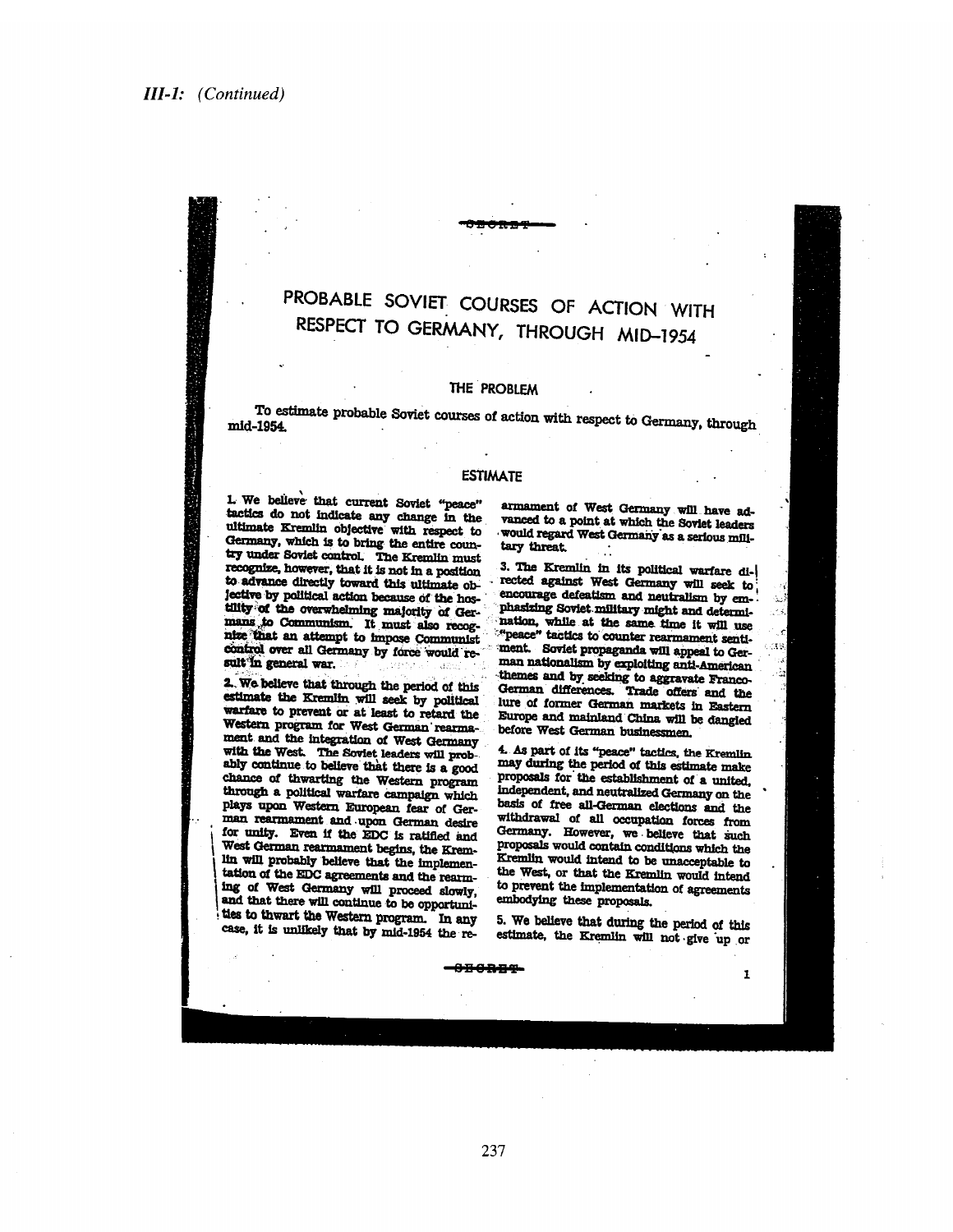#### حاسب والأوالية

weaken its control over East Germany even to prevent West German integration with the West or West German rearmament. So long as it retains East Germany, the Kremlin will remain in a position to use East Germany as a lever in negotiations with the West and to prevent German unification on terms unfavorable to the ultimate extension of Soviet control to all Germany. Furthermore, so long as Soviet troops occupy East Germany the USSR will retain a valuable base for either offensive or defensive military operations and for attempts to intimidate the West. Finally, East Germany has great economic and technological importance for the Bloc. For instance, we estimate that East Germany contributes about 40 percent of the Bloc's total production of uranium ores and concentrates. It is unlikely that the Kremlin will surrender. the great advantages which it derives from its control over East Germany in return for the establishment of a united and neutral Germany which it might hope subsequently to subvert. The Kremlin almost certainly fears that, even if a united Germany were not only neutralized but disarmed, it would eventually rearm and turn against the USSR.

6. We believe, therefore, that the Kremlin will retain and consolidate its hold on East Germany and will seek to increase East German economic and military power. The Soviet program will be tantamount to making East Germany into a full-fledged Satellite with security measures as rigorous, and isolation of the population almost as complete as in the other Satellite states. However, the Kremlin probably believes that the formal integration of East Germany into the Soviet Bloc as a "People's Democracy" would be likely to hasten the rearmament of West Germany and its integration with the West and to turn the pressure for German unity against the USSR. Therefore, the Kremlin will probably continue to make concessions to the needs of the propaganda campaign for all-German unity by preserving a multi-party facade in East Germany and by allowing some non-governmental groups to maintain tenuous connections with West Germany. On the other hand, if the Soviet "peace" tactics are abandoned and the EDC agreements are ratified, the Kremlin may conclude a separate peace treaty and an alliance with East Germany and incorporate it into the Bloc as a "People's Democracy."

 $\overline{\mathbf{2}}$ 

İ

7. The Kremlin probably estimates that the maintenance of Soviet control in East Germany is dependent upon the presence of Soviet forces in East Germany. However, the Kremlin may estimate that it could greatly increase the effectiveness of its political warfare campaign by removing some of its overt control mechanisms from East Germany, including some of its military forces. The Kremlin might expect that such moves would give the impression of Soviet willingness to withdraw entirely from East Germany, thus intensifying German hopes for unification and the expectations in Western Europe, particularly in France, for a satisfactory settlement of the German problem.

8. It is even conceivable that at some stage the Soviet leaders might withdraw all Soviet forces from East Germany, if they were convinced that such a step would lead to the withdrawal of all US forces from Europe and would create conditions favorable to the imposition of Soviet control over all of Germany. This is only a remote possibility, at least for the period of this estimate, but we believe it cannot be excluded entirely.

9. Despite the recent lessening of Soviet pressure on West Berlin, we believe that the Kremlin objective of forcing the withdrawal of the Western Powers from West Berlin remains unchanged. So long as the Kremlin continues its "peace" tactics, it will probably not undertake new harassing measures against West Berlin. However, preparations for sealing off West Berlin from East Germany and East Berlin have been substantially completed. If the "peace" tactics are abandoned, West Berlin will probably be isolated from adjacent Sovietcontrolled territory. The likelihood of interference with communications between West Berlin and West Germany, possibly including a surface blockade of West Berlin, will increase substantially if the EDC agreements are ratified. However, we believe that the Kremlin will carefully assess Western reaction to the various forms of pressure employed, and that

<del>-8000 R4</del>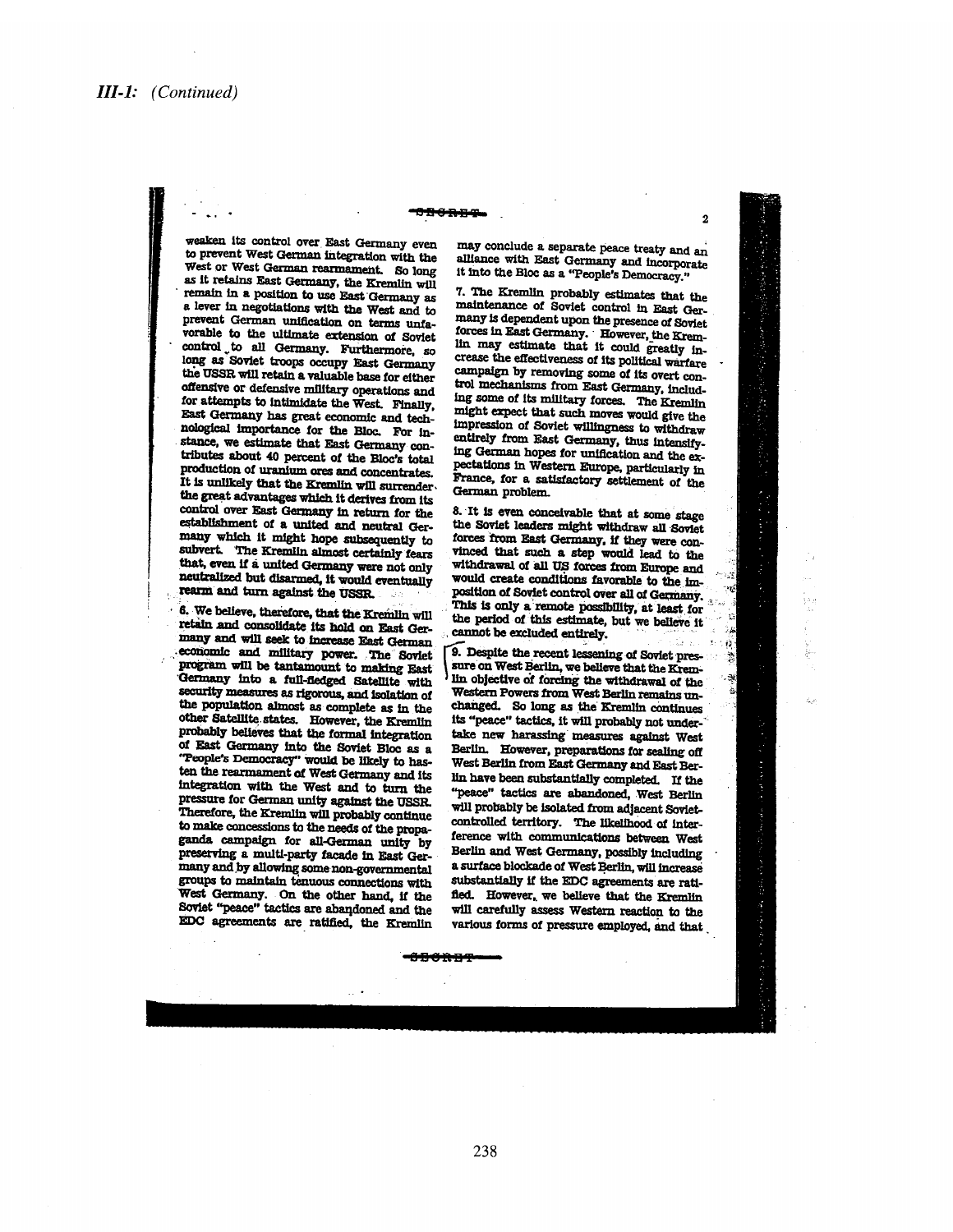#### <del>ogonbo</del>

the Kremlin is unlikely to adopt courses of<br>action which, in its estimation, would involve<br>grave risk of general war.

10. In conclusion, there can be no doubt that<br>the Kremlin regards West Germany as po-<br>tentially the most powerful state in Western<br>contract and the most details Europe, and as potentially the most danger-

ous, both to the realization of Soviet aggressive plans and to the security of the Bloc. During the period of this estimate, the Eremin is likely to believe that the German situation is not yet dangerous and that there remain opportunities for influencing developments in Germany by political warfare.

3

mora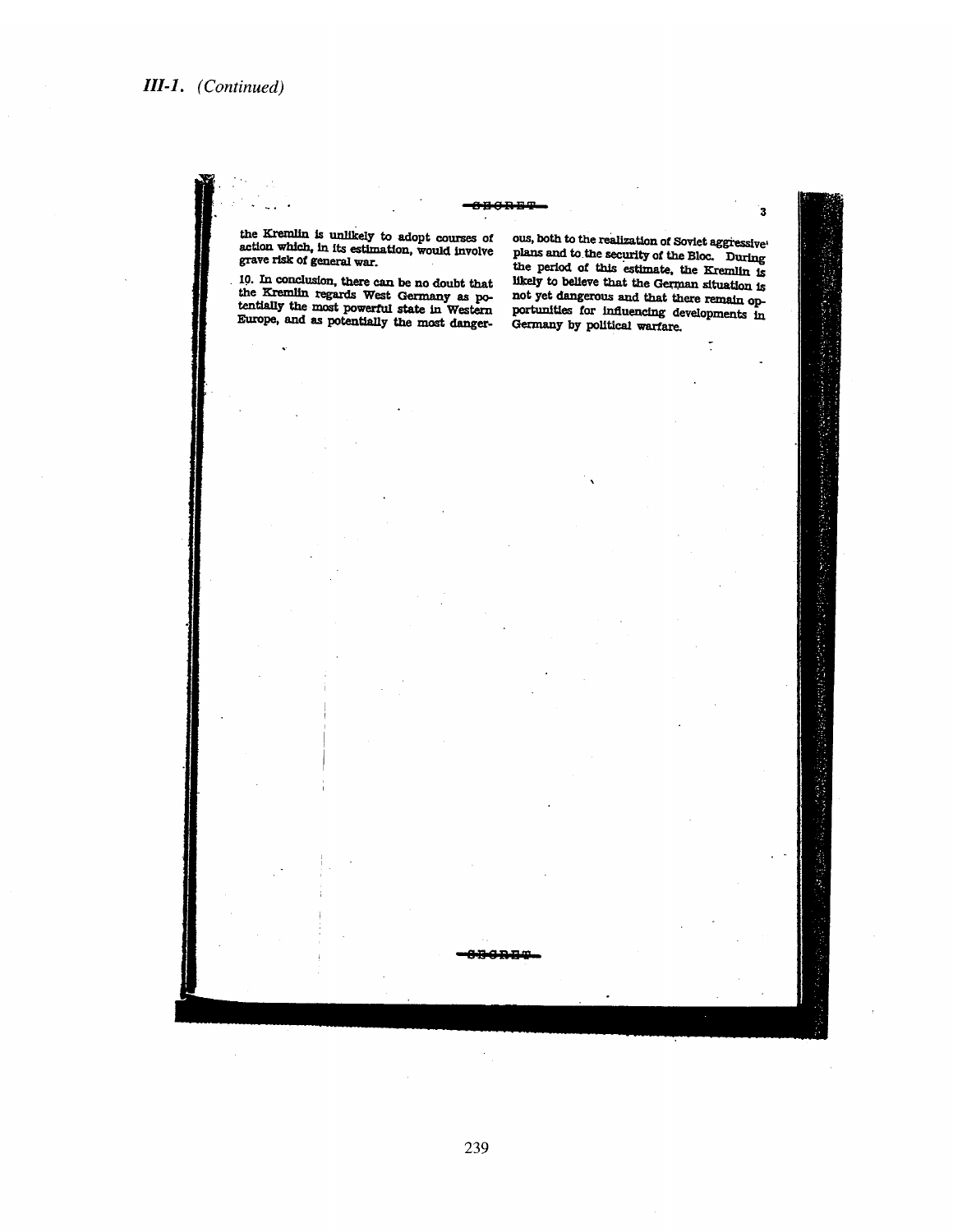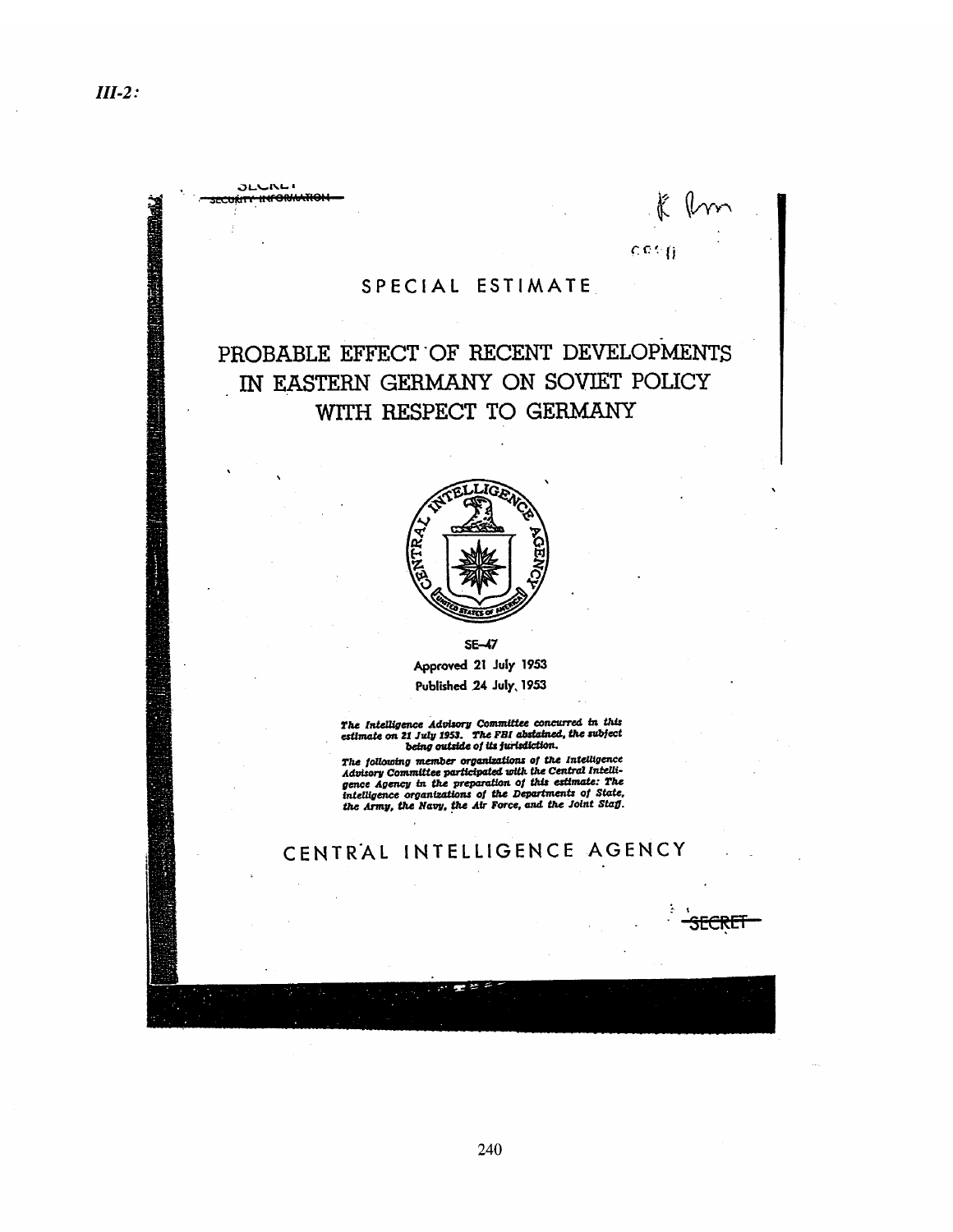# PROBABLE EFFECT OF RECENT DEVELOPMENTS IN EASTERN GERMANY ON SOVIET POLICY WITH RESPECT TO GERMANY

<del>80RB4</del>

#### THE PROBLEM

To estimate the probable effect of recent developments in Eastern Germany on Soviet policy with respect to Germany.

#### **ESTIMATE**

### RECENT DEVELOPMENTS IN EAST GERMANY

1. The Recent Communist Reforms in East Germany. In late May 1953 the USSR appointed a civilian to the post of High Commissioner of the Eastern zone of Germany, thereby implying a deëmphasis of Soviet military control over that area. On 10 June the Communist authorities in East Germany proposed a series of measures involving major modifications and, in some cases, even reversals of past Communist programs. The government subsequently announced that it would halt the collective farm program at its present level; restore confiscated property and full civil rights to East German refugees who returned; make state bank credits available to private businessmen; provide a general amnesty for prisoners guilty of minor economic offenses: and issue ration cards to some 250,000 East Germans who had recently been deprived of them. On the same day the East German Government and Protestant Church leaders jointly announced that they had resolved most of their outstanding conflicts.

2. Soviet recognition that the accelerated pace of East German satellization had produced serious popular dissatisfaction almost certainly was a factor in bringing about the adop-

tion of these measures. Though the Communists realized that these measures would retard their basic program of communization. they may have felt that the establishment of substantial armed forces and the rapid pace of industrialization were causing dangerous strains in the East German economy. It is also likely that they expected to encourage West German belief that early unification is feasible. They may have hoped thus to obstruct West German rearming and integration with Western Europe and to help bring about the defeat of Adenauer in the forthcoming West German elections.

3. The Disorders in Mid-June. A small demonstration took place in East Berlin on 16 June and expanded on the following day into strikes and riots there and throughout the Soviet zone. The Soviet authorities declared martial law and proceeded to put down the disorders, relying almost exclusively on the use of Soviet troops. The USSR began to withdraw these troops on 24 June, when order was apparently restored. However, there are reports of continuing outbreaks, and some Soviet troops remain in the affected areas.

4. At this time the full significance of these disorders is difficult to assess. At least:

 $\mathbf I$ 

 $270055$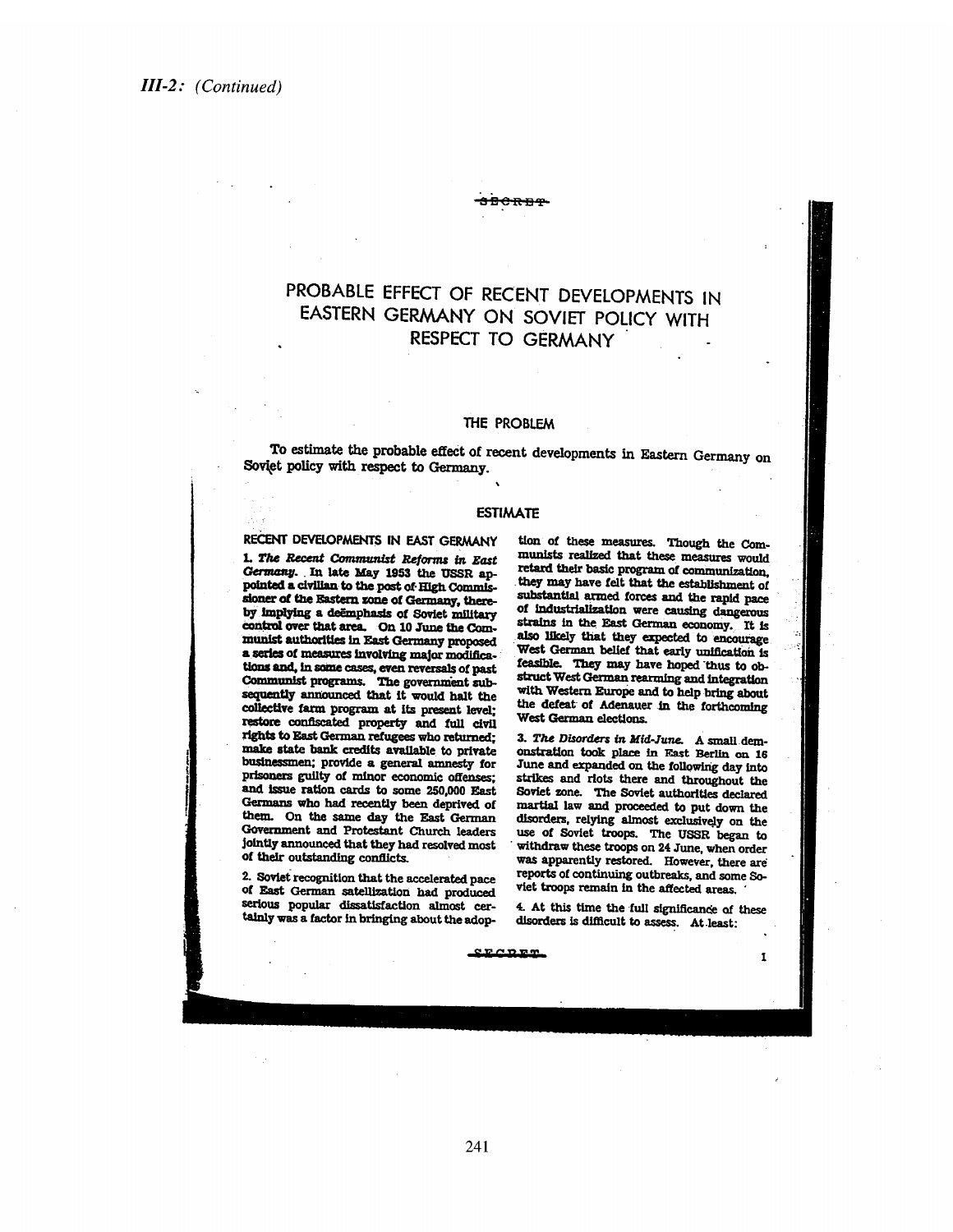#### **OBGRET**

a. The disorders demonstrated the intensity of East German resentment against the regime and the willingness of the East German people to undertake active resistance despite the extended period of Communist control.

b. The extent of the disorders appears to have been wholly unexpected by the East German authorities. The decision to employ primarily Soviet forces to quell the disorders indicated Soviet distrust of the East German police, military, and security forces.

c. The disorders themselves, and the fact that Soviet troops were required to maintain the authority of the East German Government, have further discredited that government in the eyes of the East German people. More significantly, the government has lost standing with the Soviet leadership.

d. The disorders have probably convinced the USSR that Soviet control over East Germany can be assured only by maintaining Soviet troops in the area.

c. The disorders have further encouraged German hopes for unification and considerably increased West German demands on the Adenauer government for greater readiness to explore possibilities for unification even at the expense of progress toward rearmament and European integration.

f. A workers' revolt against the authorities of a "workers state" is in itself a setback for worldwide Communist propaganda.

#### THE EFFECTS OF THESE DEVELOPMENTS ON SOVIET POUCY IN EAST GERMANY

5. The riots have not so far resulted in a reversal of the June concessions. In fact, the Communist authorities in East Germany have not only announced that these measures will be carried through, but that they will be amplified. For example, a decrease has been promised in the allocation of resources to heavy industry and the East German army (KVP) in favor of an increased supply of food and consumer goods. We believe that the Communists will attempt to implement these economic concessions within their economic capabilities. We estimate, however.

that they are unlikely to carry out any economic or other measures that would endanger their control over East Germany.<sup>1</sup>

6. We believe that within the next several months the Soviet authorities will probably reconstitute the East German Government and purge the East German Communist Party (SED). Although the USSR would achieve a propaganda advantage in both East and West Germany by including more non-Communist representatives in the East German Government, there are few, if any, political leaders left in East Germany who are not well-known Communist collaborators. Hence, we believe that the USSR will build a new East German Government around a purged SED. Non-SED parties may be encouraged to take a more independent line, to assume some superficial aspects of a "loyal opposition," and to attempt to develop ties with West German political parties.

7. In restoring order and maintaining control over East Germany the Soviets are faced by a dilemma. Additional concessions and admissions of error may convince the people in East Germany and in other parts of the Soviet Bloc that their plight can be relieved by active resistance. If, on the other hand, the Kremlin withdraws all concessions and exacts submission by a regime of force and terror, it must reverse its newly adopted "soft" policy and jeopardize its chance to influence West Germans. We believe that the Kremlin will probably attempt to continue this "soft" policy in East Germany, although it will employ force as necessary to maintain order.

#### SOVIET APPROACH TO GERMAN UNIFICATION

8. The Soviet approach to German unification will be determined within a larger framework than that of recent developments in East Germany alone. However, the USSR will not ignore the renewed upsurge of unification sentiment which has appeared in both East and West Germany. The USSR will

See footnote of the Deputy Director for Intelligence, The Joint Staff, to the first sentence of paragraph 9, page 3.

#### **CHORES**

242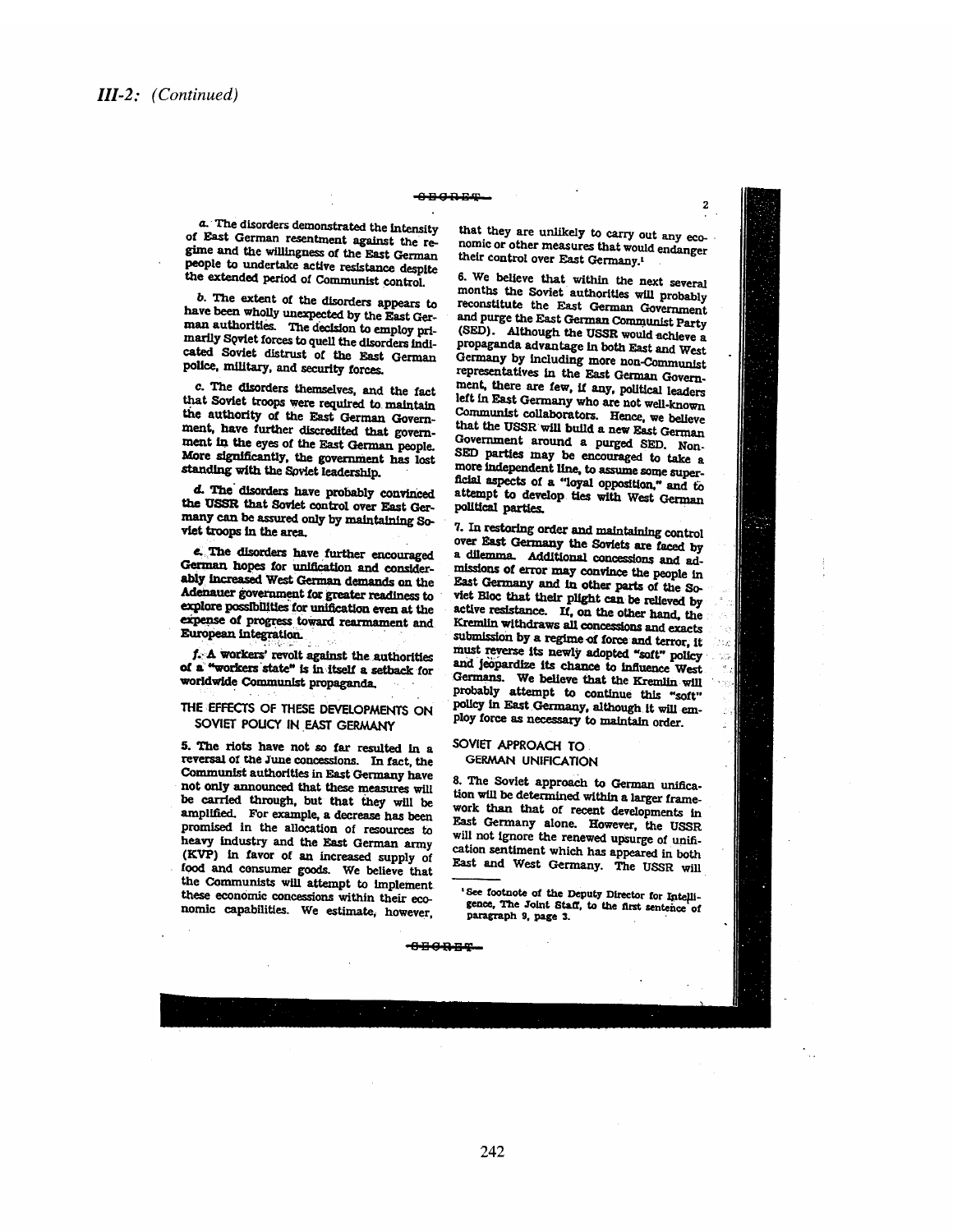#### <del>obong-</del>

probably agree to a Four Power conference, though not necessarily to the proposals contained in the Western notes of 15 July. It will probably regard such a conference as an appropriate forum in which to exploit the unification sentiment in Germany in an effort to delay West German rearmament and integration with the West. In such a meeting the USSR might propose several plausible but unacceptable schemes of German unification, involving, for example, various methods of holding "free" elections which would not in fact be free, or a German unification on the Austrian pattern, with continued military<br>occupation. The USSR might even advance proposals unsatisfactory to itself, but which it would expect the Western Powers to reject, hoping to derive propaganda advantages from the fact of Western rejection. Despite these and other possibilities, the USSR would probably consider that the basic alternatives before it in such a negotiation reduce to two:

a. To agree to the creation of a unified and neutral Germany on the basis of free elections and the withdrawal of all foreign troops from Germany, which would mean the relinquishment of Soviet control in East Germany; or

b. To negotiate for unification, but with no intention of agreeing to any solution that would involve the relinquishment of Soviet control over East Germany.

9. We estimate that the USSR is unlikely to adopt the first alternative.<sup>2</sup> However, recent developments in the Soviet Union and elsewhere in the Bloc suggest the possibility of some change in Soviet policy. The Kremlin might come to the conclusion that a solution of the German problem could no longer be postponed, and yet could not be achieved without losing control of East Germany. It might even see some compensating advantages in the first alternative. For instance,

an agreement on a unified, neutralized Germany would eliminate the potential German contribution to Western military strength. In addition, the USSR might estimate that such an agreement would relax present East-West tension and thus abort the Western impetus for rearmament and weaken the cohesion of the NATO Powers. Moreover, the USSR might believe that if Western troops were withdrawn from West Germany, the stationing of US troops elsewhere in Western Europe would create dissension between the US and its allies.

10. We believe that the second of these alternatives is far more likely.<sup>2</sup> So long as Soviet troops occupy East Germany, the USSR will retain a valuable base for either offensive or defensive military operations and for attempts to intimidate the West. So long as the Kremlin retains control over East Germany, it remains in a position to use East Germany as a lever in negotiations with the West and to prevent any unification of Germany which would prejudice its ultimate objectives in Germany. East Germany has great economic and technological importance for the Soviet Bloc. The Kremlin almost certainly fears that a united Germany would eventually rearm and turn against the USSR. It is, therefore, unlikely that the Kremlin will surrender the great advantages which it derives from its control over East Germany in return for the establishment of a united and neutral Germany which it might hope, at best, eventually to subvert. Furthermore, the Kremlin probably estimates that weakening or relinquishing its control over East Germany would have adverse political and psychological effects on the remainder of the Soviet Bloc. In conclusion, therefore, as indicated in NIE-81,<sup>3</sup> we believe it unlikely that the USSR will agree to any solution of the German problem that involves the surrender of Soviet control over East Germany.

The Deputy Director for Intelligence. The Joint Staff, believes that the first alternative is more likely.

'NIE-81, "Probable Soviet Courses of Action with Respect to Germany, through Mid-1954," published 22 May 1953.

-880RBT-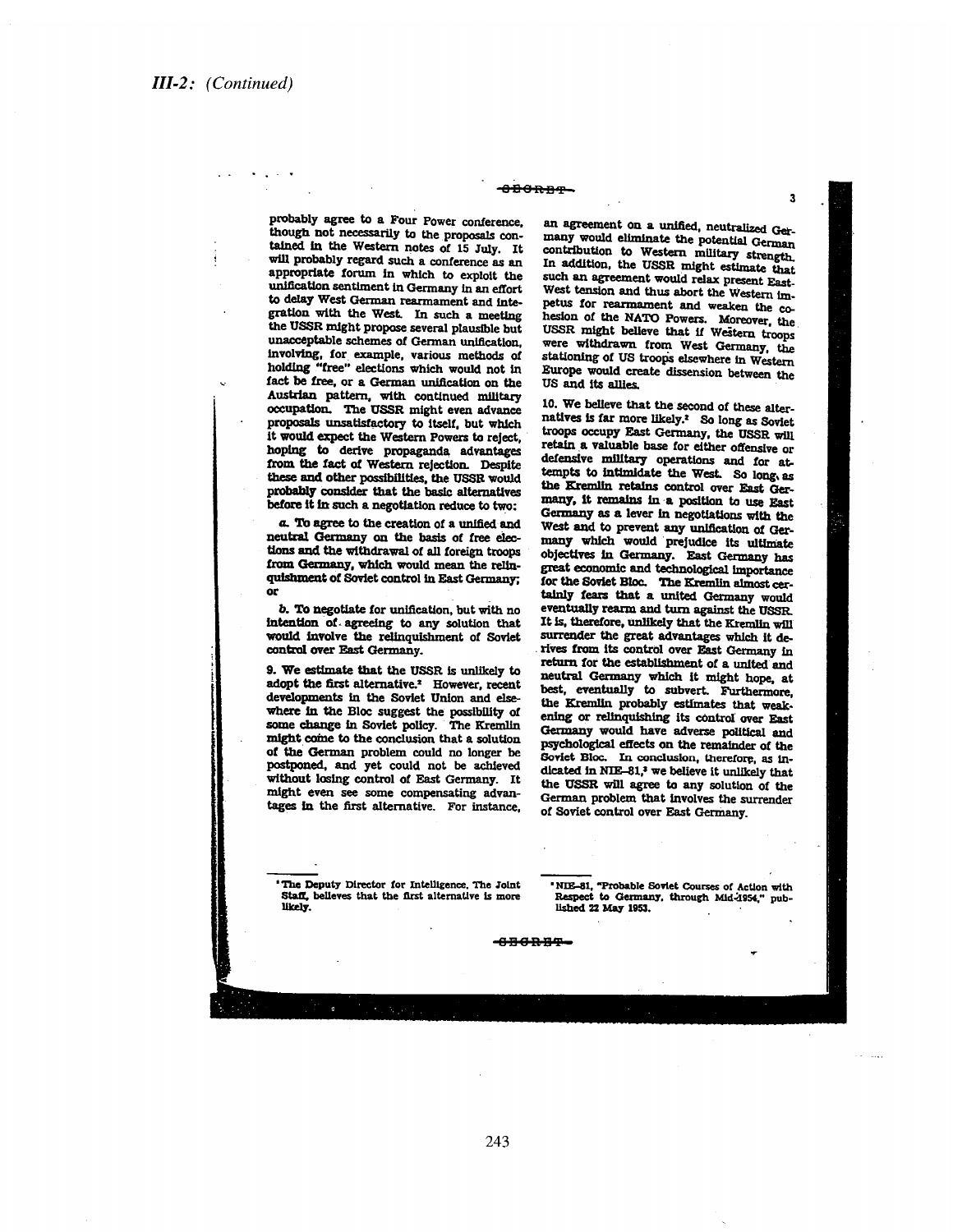18cm Les क्रम O, Security information DOCUMENT NO. 2/2 CONFIDENT OF CURRENT NO. 1973.<br>
NO CHANGE IN CLASS. CONFIDENT TO THE CLASS. CHANGE ID CLASS. CHANGE ID TO. 15 5 STORIL INTELLIGENCE AGENCY<br>TORPICS OF CURRENT INTELLIGENCE has been 17 June 1953 the HISTORICAL REVIEW PROGRAM of

the Central Intelligence Agency. /2, 41 '1y Date **HRP** 

يبينا

 $\overline{1}$ 

The uprising of tens of thousands of East Berliners on 16 and 17 June, which had to be qualled by Soviet troops, is an unprecedented demonstration of hostility to a Communist regime. In West Germany, demonstration of hostility to a Communist regime. In West Germany, the uprising has increased demands for German unification, but East German Premier Groteschl says the riots will make unity more difficult. The unrising will also have serious consequences for the Soviet "peace campaign" throughout the world.

The rioting apparently commenced with a small controlled<br>demonstration of some 5,000 people, about noon on 16 June, against<br>the recently decreed 10 percent increase in work norms. It is likely,<br>though unproved, that this w yield on the question without losing face.

About 2  $P_nU_{n,p}$  however, a cohinst minister addressing the crowd<br>was pushed aside by a worker who shoted, "What you have declared here<br>is of no interest to us. We want to be free. Our demonstration is<br>not against norms Aperican observers mingled freely with the small remaining groups, in which party workers seemed to be trying to argue down demonstrators compleining against food shortages and lack of freedom. During the evening there was sparadic violence.

At 8 P.M., Premier Grotewohl and Communist Party Chief Ulbricht andressed a closed meting of the Berlin party members calling for a rallying of the people around the party and promising "further far-reaching measures" to correct the past mistakes.

At 4:30 A.M. on Wednesday, a West Barlin Police unit observed 12 Russian tanks approaching the US Sector border in the creas of Gross Zeithen. At 5 A.M. an advance unit of 20 Russian tanks were observed passing Adlershof in East Berlin in the direction of the center of East Berlin.

By 8:30 A.M. there were 17,000 marchers in East Berlin. Scriet soldiers wearing battle dress and in troop carriers were located in various sections to reinforce the police, but at this time there was no intervention on their part.

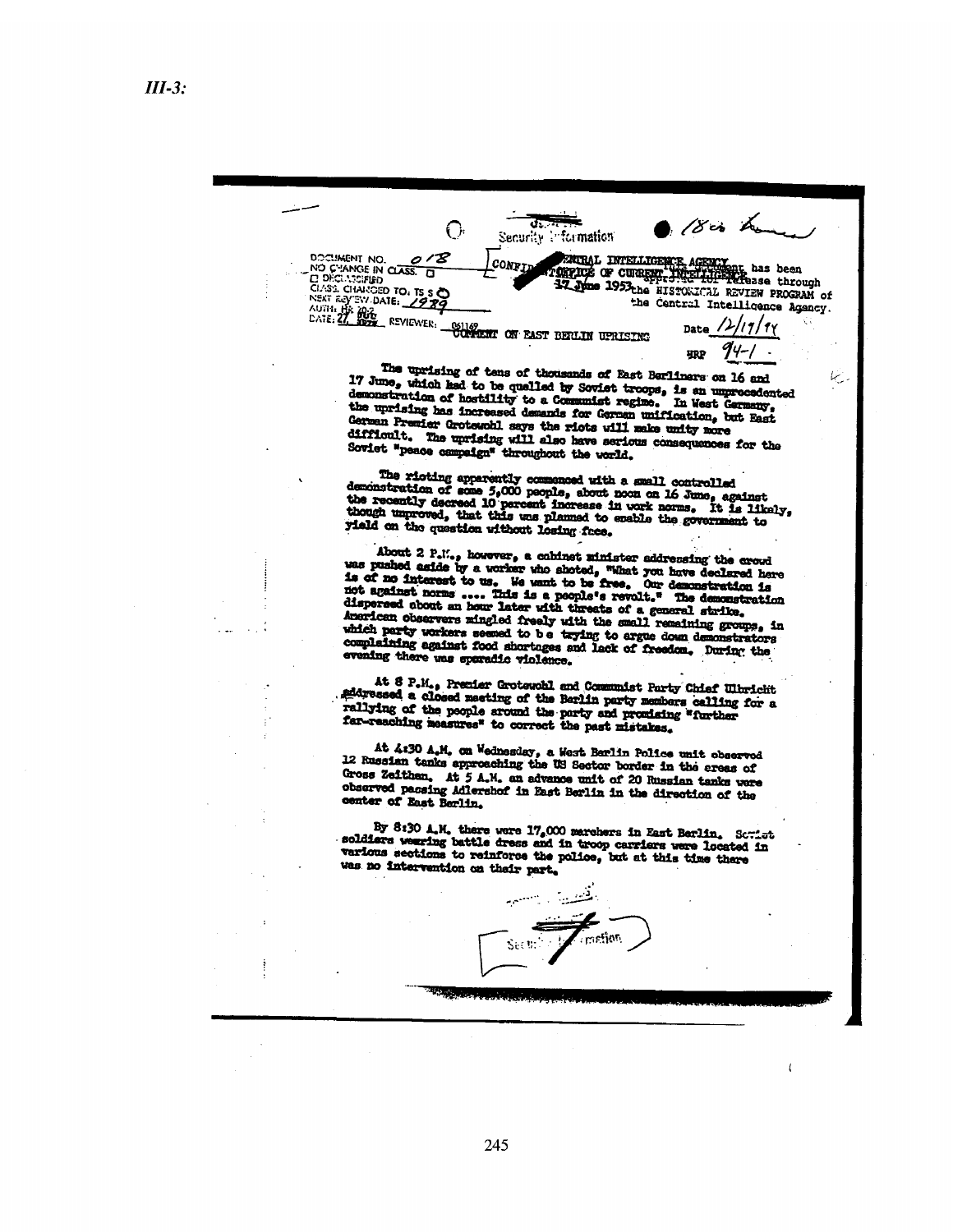Information Sectin **ENTIAL CONT** 

In the course of themorning struggle, nearly 2,000 persons came into the Heat sectors of Barlin, but remained quiet. By 11 Mode some of the Berlin elevated railway traffic had boen halted; a complete cessation of both elevated railway and subway traffic was subsequently reported.

Later, up to 30,000 demonstrators on the Potsdamer Platz overturned klosks and police shelters, and tore down Communist flags and posters. Snoke columns were reportedly seen rising from the Enst German government's main office building, and Peoples' Police inside finally opened fire on the crowd, wounding some. Pire hoses failed to disperse the crowd.

In the lucteurten Plats, where the deconstrators planned to converge eventually, Soviet tanks took up stations and German resuforcements from the Saxony area were called for. Increasing numbers of the Peoplos' Police were reported defecting to the West.

The West Cernen Post Office reported that the East German postal and telecommunications workers struck and that Peoples' Police had taken over the communications. From noon on, the demonstrators were reported to be uncontrollable; the violence being accompanied by shouts of "Ivan go home."

Tress estimates of the size of the mobs vary from 50,000 to severol hundred thousand.

Shortly after noon actual firing was heard from West Berlin. One report stated that 15 Soviet medium tanks, 20 armored cars, and 30 truckloads of machinegumners had been concentrated on the 50,000-man mob storming the government headquarters. Tanks drove into the mob here. Both Coviet and East Cerman forces used smoll arms fire to scatter the mobs. Forty wounded were brought to one West Berlin hospital alone, after being hit by bullets or clubbed.

At 2:20 P.M., the East Berlin radio announced a state of emergency in the Soviet Sector, banned all demonstrations, rallies, and gatherings of more than three persons, preclaimed a curfew from 8  $P_sM_s$  to  $\Lambda$   $A_sM_s$ , and declared violature pumishable according to martial law.

It is believed that by the most serious local disturbances had been brought under control when this announcement was made.

All other broadcasts by the East German radio minimized the uprising. At 4 A.M. on 17 June it referred blandly to an SED meeting the previous evening at which Ulbricht had said that the party should listen more carefully to the criticisms of the working people, and Grotewohl had promised measures to increase the standard of living. Forty-five minutes later it announced in a similar brief, that Ulbricht had promised to increase the supply of consumers goods.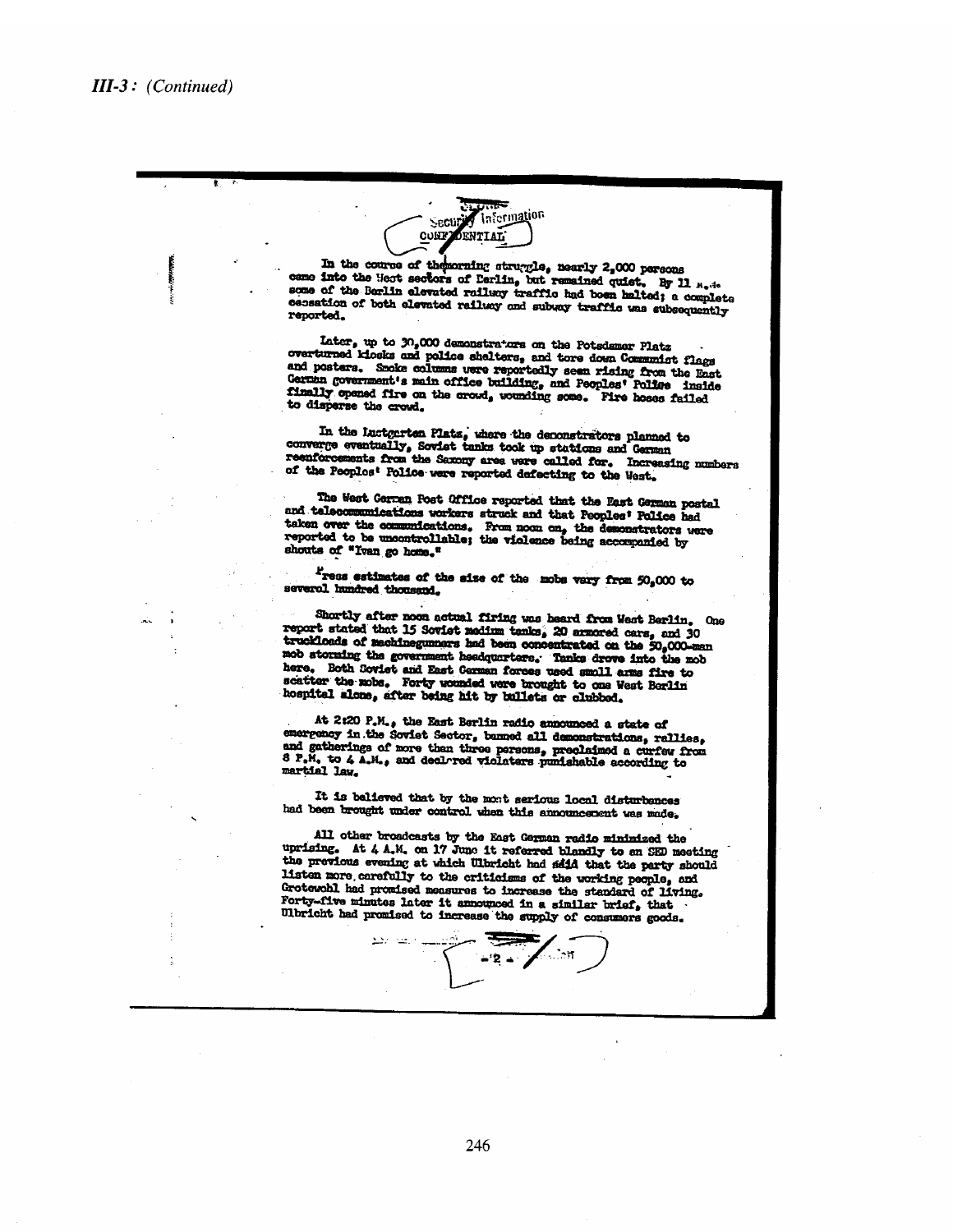CONFIDEN. **Sation** Sec., At 6 A.M. the radio stated that the demonstrations of the previous day had been only local, incited by provocateurs from West Berlin, At 10:30 it announced that the majority of the workers in Berlin had resumed work. At 1:35 P.M. a Geotewohl statement announced that the 28 May decree for the raising of work norms by June 30 had been abolished. Shortly after, at 2:20 P.M., came the broadcast declaring's a state of emergency and 15 minutes later the entire East German network went on the air again with the appeal that provocations and grave disturbances in the Democratic sector of Berlin would only make the establishment of German unity more difficult. The government asked the population to help restore order and create conditions for normal and posceful work; and also to apprehend the provocateurs and turn them over to the police. At 5:33 P.M., in ostensible capitualtion to the demands of the workers, the radio announced that "the decisions of the Politburo of the SED and of the government assured the prompt fulfillment of your justified demands." The regular program was interruped about an hour later for a similar appeal to the people to maintain order. Western provocateurs were again blamed for the disturbances. Actually, the only known formal encouragement from West Germans came at 5 on 17 June, when the leader of the West Berlin German Trade Union Federation, using the facilities of the American Radio in Berlin, requested the East Berlin population to support the day's demonstrations. He stated that he could not give them instruction, but only advice. prompt payment of wages, and a reduced cost of living. Latest press reports state the t the entire Soviet Zone railroad<br>network is on strike, and that ricting and strikes have broken out<br>also in Dresden, Halle, Chemnits, Zwickau, and a large number of other industrial centers. The ricting, coming hard on the heels of the East German Government's 9 June campaign of conciliation, has left the regime in a dilemma. To quiet popular clamor Deputy Premier Ulbricht has already ordered an increase of consumer goods production. Steps will probably be taken also to improve working conditions and adjust wages. But the regime was defeated in its effort to bow gracefully to the demands of workers, and instead has given the appearance of weakness. This could encourage the populace to even greater resistance. Hence the government, for its own security, may have to reverse that part of its 9 June program calling for freer movement of the populace. Severe reprissils have already been ordered for the "provocateurs," and this move runs directly contrary to the "peace offensive." 276653